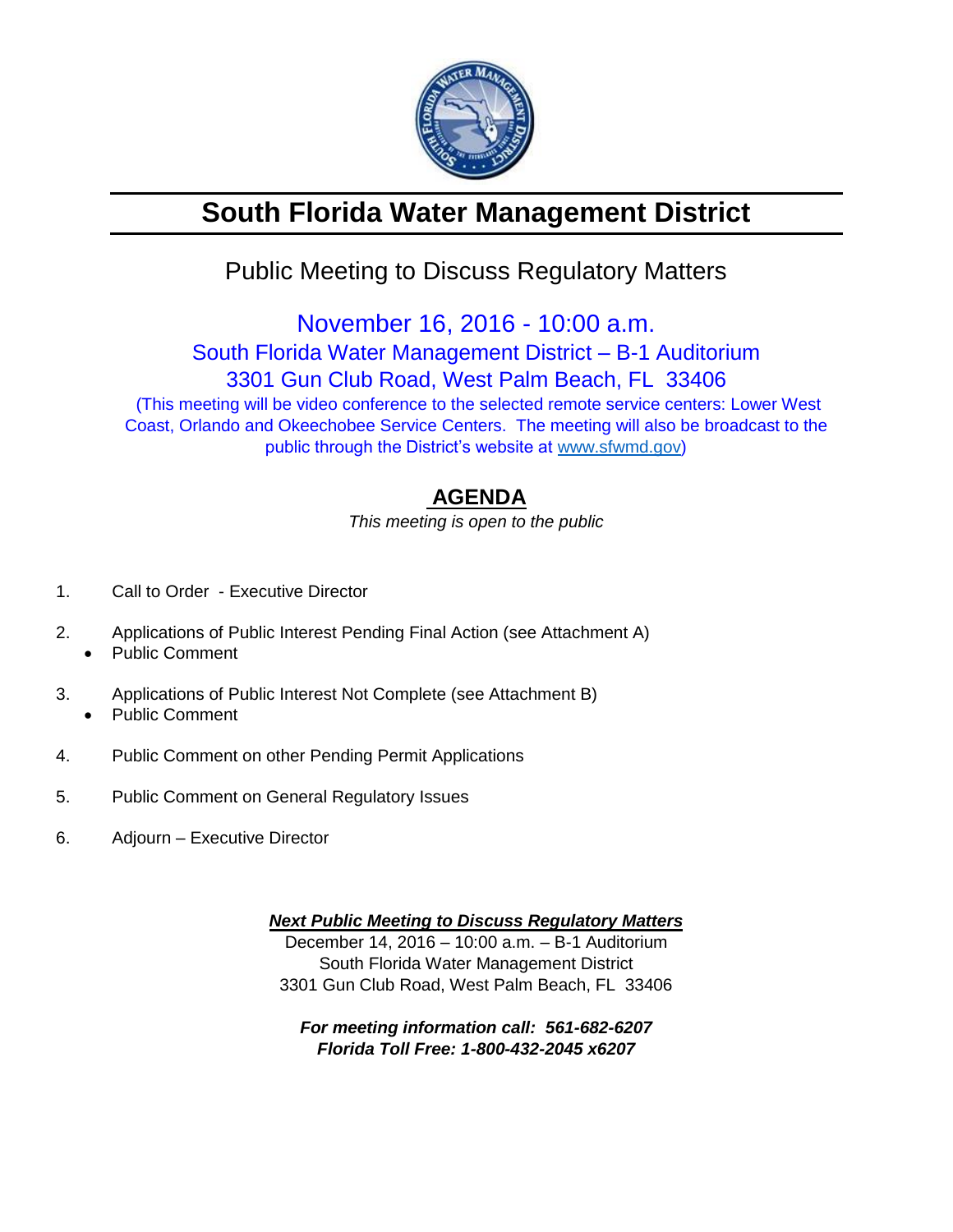#### **Applications of Public Interest PENDING FINAL ACTION Public Meeting to Discuss Regulatory Matters** BAP\_AGENDA\_HPC\_APPS **South Florida Water Management District**

#### **ATTACHMENT A**

|     | <b>County</b>  |                        | App No /<br>Permit No Project Name                            | <b>Permittee</b>                                                            | <b>Default date</b> | <b>Waiver Exp</b><br>date |
|-----|----------------|------------------------|---------------------------------------------------------------|-----------------------------------------------------------------------------|---------------------|---------------------------|
| A-1 | PALM BEACH     | 150410-5<br>50-05422-P | ACREAGE RELIEVER ROAD / S R 7 EXTENSION                       | <b>PALM BEACH COUNTY</b><br>FLORIDA DEPARTMENT OF TRANSPORTATION            | 27-MAR-2016         |                           |
|     | A-2 PALM BEACH | 150922-3<br>13-05321-P | ALL ABOARD FLORIDA NORTH-SOUTH RAIL<br>CORRIDOR SEGMENT D09   | FLORIDA EAST COAST RAILWAY, L.L.C.<br>ALL ABOARD FLORIDA OPERATIONS, L.L.C. | 21-AUG-2016         |                           |
|     | A-3 ST LUCIE   | 090107-1<br>56-03461-P | CROSSTOWN PARKWAY EXTENSION (BRIDGE<br>OVER NORTH FORK S L R) | CITY OF PORT ST. LUCIE                                                      | 08-MAR-2016         |                           |